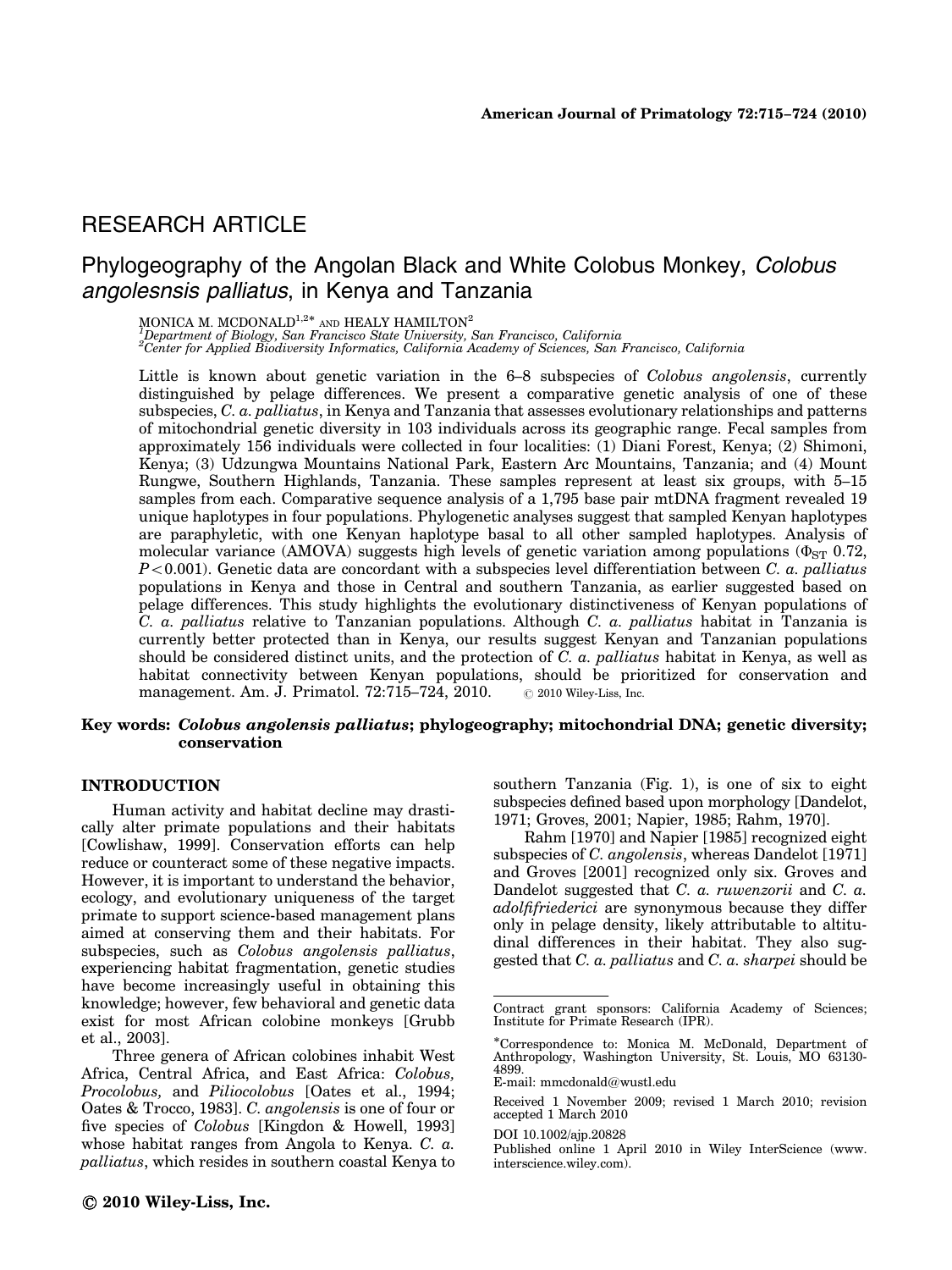

Fig. 1. Map of Colobus angolensis habitat in Kenya and Tanzania (lightly shaded region) and the four sampling locations in this study (sample sizes in parentheses): Diani ( $N = 22$ ), Shimoni ( $N = 18$ ), Udzungwa ( $N = 30$ ), Southern Highlands ( $N = 33$ ). The dashed line represents the boundary between C. a. palliatus (A) and C. a. sharpei (B) as suggested b surrounding Eastern Arc Mountain groups.

combined into a single subspecies, C. a palliatus, for similar reasons. The C. angolensis populations in this study are referred to as C. a. palliatus, following Groves [2001]. A 2003 IUCN/SSC assessment of the diversity of African primates suggested that the systematics of the genus *Colobus* and relationships among its subspecies be further investigated to support science-based conservation planning [Grubb et al., 2003].

There is an urgency to resolve the taxonomic structure of C. a. *palliatus*, as its Kenyan habitat is rapidly deteriorating. C. a. palliatus remains only in patches of dry coastal forest in the southernmost tip of the country. Aside from the  $192 \text{ km}^2$  Shimba Hills Nature Reserve (Fig. 1), the forests of their Kenyan habitat are unprotected and increasingly fragmented by roads, resorts, and commercial development. Indirect results of this fragmentation include vehicular death and electrocution when monkeys travel among forest fragments [Anderson, 2001]. In 2001, a population density study [Anderson, 2005] estimated that 3,100–4,900 C. a. palliatus individuals remain in Kenya. This study focused on animals inhabiting

Shimba Hills National Reserve, Diani Forest, and Shimoni whose populations consisted of 1,600–3,300, 330, and 120 individuals, respectively. Since then, the number has decreased, particularly in unprotected areas [Colobus Trust, personal communication, June 2007]. In addition, two C. a. palliatus specimens collected in the early 1900s, as well as local interview and archival research carried out by Anderson [2005], confirmed the earlier existence of C. a. palliatus in the Kilifi District (50 km north of their present-day habitat). However, they were last sighted there in 1979 and are almost certainly absent from this area today.

C. a. palliatus also inhabits forests throughout Tanzania. It inhabits various forested regions in the Eastern Arc Mountains (Fig. 1), a chain of ''mountain islands'' whose forests have been isolated from one another by woodland savannah, since the Pleistocene [Wasser, 1993] and more recently by anthropogenic impacts. One population of C. a. palliatus exists in the Udzungwa Mountains, a central portion of this mountain chain, considered a biodiversity hotspot because of its numerous endemic species [Wasser,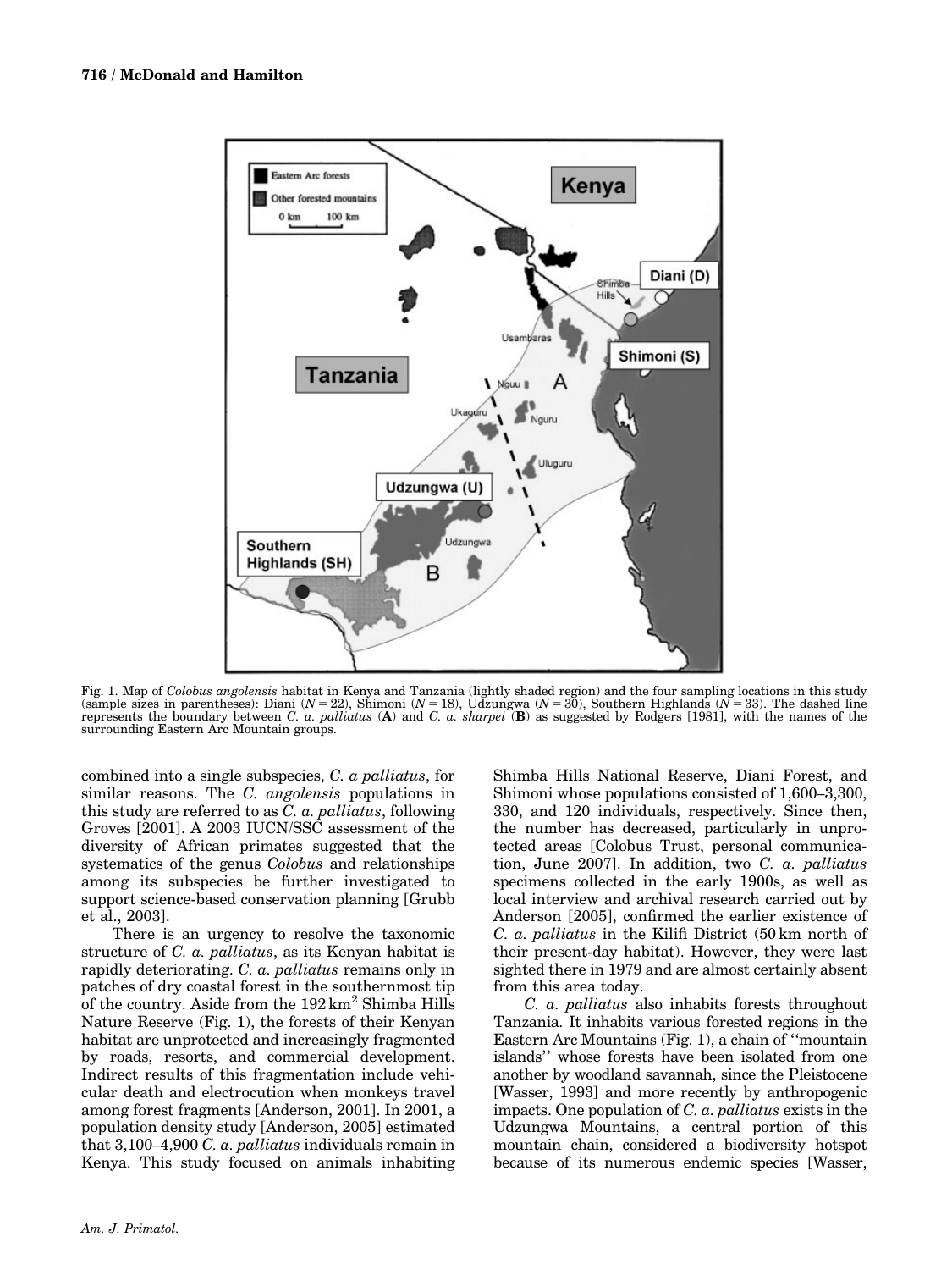1993]. Another population resides in the Tanzanian Southern Highlands, forested mountains adjacent to the southern end of the Eastern Arc chain. In these two areas, C. a. palliatus was earlier assigned to a different subspecies, C. a. sharpei, based upon pelage differences [Dandelot, 1971; Groves, 2001; O'Leary, 2003; Rodgers, 1981]. These two forested Tanzanian regions are larger than the colobus habitat in Kenya, are less disturbed, and have varying levels of protection status. However, even in these regions, growing human populations exert increasing pressure on forest resources and hunting may still occur [Rovero et al., 2006].

In 2009, the IUCN altered the status of C. a. palliatus from Data Deficient to Least Concern [Kingdon et al., 2008]. Although their listing has changed, few additional studies have been published since the earlier IUCN assessment in 2000, suggesting a continued need for more scientific information [Anderson, 2005]. It is uncertain how genetically and behaviorally different populations once assigned to C. a. sharpei are from other populations of C. a. palliatus. Furthermore, no genetic data are available on variation within the six putative C. angolensis subspecies. Evolutionary relationships among populations of C. angolensis across its range remain unclear. Understanding these relationships is essential to support science-based conservation planning to sustain remaining populations of C. a. palliatus.

This study is the first effort to analyze phylogeographic structure among putative subspecies C. a. palliatus in Kenya and C. a. sharpei in Central and southern Tanzania. Our results clarify current taxonomy by assessing the extent of differentiation between populations of C. a. sharpei and those known to be C. a. palliatus. This study also identifies areas of increased genetic diversity and uniqueness, and examines the relationship between genetic variation and geographic distance. Collectively, our study provides important new insights into the biology of C. a. palliatus that are relevant to the development of conservation strategies necessary to sustain its dwindling populations.

## METHODS

## Sample Collection, DNA Extraction, and Sequencing

Between June and August 2007, we collected 240 fecal samples from approximately 156 individuals using a protocol that adhered to the American Society of Primatologists' Principles for the Ethical Treatment of Non-Human Primates, was approved by the Animal Care and Use Committee (UACUC) of San Francisco State University, and through the permission of appropriate authorities in both Kenya (No. MOST/13/001/37C 94) and Tanzania (No. 2007- 226-NA-2007-123). We tracked individuals until they defecated, and immediately collected and stored the samples to ensure freshness. Sampling occurred in four localities spanning the C. a. palliatus geographic range: (1) Diani Forest, Kenya; (2) Shimoni, Kenya; (3) Udzungwa Mountains National Park, Eastern Arc Mountains, Tanzania; and (4) Mount Rungwe, Southern Highlands, Tanzania (Fig. 1). Within each locality, the samples represent at least six groups, with 5–15 samples from each. Each sample was stored using two different methods to preserve the quality of mitochondrial DNA: a two-step ethanol– silica method [Nsubuga et al., 2004] and RNAlater (Ambion, Austin, TX).

We examined the phylogeography of  $C.$   $a.$ palliatus in 1,795 base pairs (bp) of mitochondrial DNA, spanning the protein-coding cytochrome b and the control region (D-loop). Several studies have examined these gene regions in other taxa with proven utility in intraspecific analyses, and many comparative sequences exist in global genetic databases [Clifford et al., 2004; Jensen-Seaman & Kidd 2001; Telfer et al., 2003].

Using the QIAamp DNA Stool Mini Kit (Qiagen, Valencia, CA), we extracted a 100 mg portion of each sample according to the manufacturer's instructions with minor modifications. We used gel electrophoresis to visualize genomic DNA, and then amplified the DNA by polymerase chain reaction (PCR) using standard amplification methods [Clifford et al., 2004; Jensen-Seaman & Kidd 2001; Marmi et al., 2004; Modolo et al., 2005; Telfer et al., 2003]. Because only one C. angolensis cytochrome b sequence and no Dloop sequences exist in GenBank, we designed primers in Primer3 [Rozen & Skaletsky, 2000], using a partial C. angolensis mitochondrial genome provided by Dr. Nelson Ting (unpublished data).

For many of the samples, we amplified the entire region of interest using the GluF10 and HV1R primers to reduce the likelihood of amplifying mitochondrial pseudogenes (numts) (Table I) [Triant & DeWoody, 2007]. However, because of some difficulties in cycle sequencing such a large region, we had to reamplify the fragment of interest as two smaller regions, using primers GluF10 or Glu-5F and COB-7R for the first region (896 bp), and primers COB-3F, COB-4F, or COB-8F along with HV1R for the second region (1,231 bp) (Table I). We optimized a general 25 ul PCR protocol based on USB HotStart-IT DNA Polymerase protocol guidelines and ran the samples on a MyCycler thermocycler (Bio-Rad, Hercules, CA). The PCR program began with an initial  $2 \text{ min}$  denaturation at  $95^{\circ}$ C, followed by 35 cycles of denaturation  $(95^{\circ}C)$  for 30 sec), annealing  $(55^{\circ}$ C for 30 sec), and elongation  $(68^{\circ}$ C for 5 min), and a final  $2 \text{ min}$  extension at  $68^{\circ}$ C. PCR products were visualized via gel electrophoresis and amplicons were cleaned before cycle sequencing, using the shrimp alkaline phosphatase–exonuclease I enzyme (ExoSap-IT) protocol. We performed cycle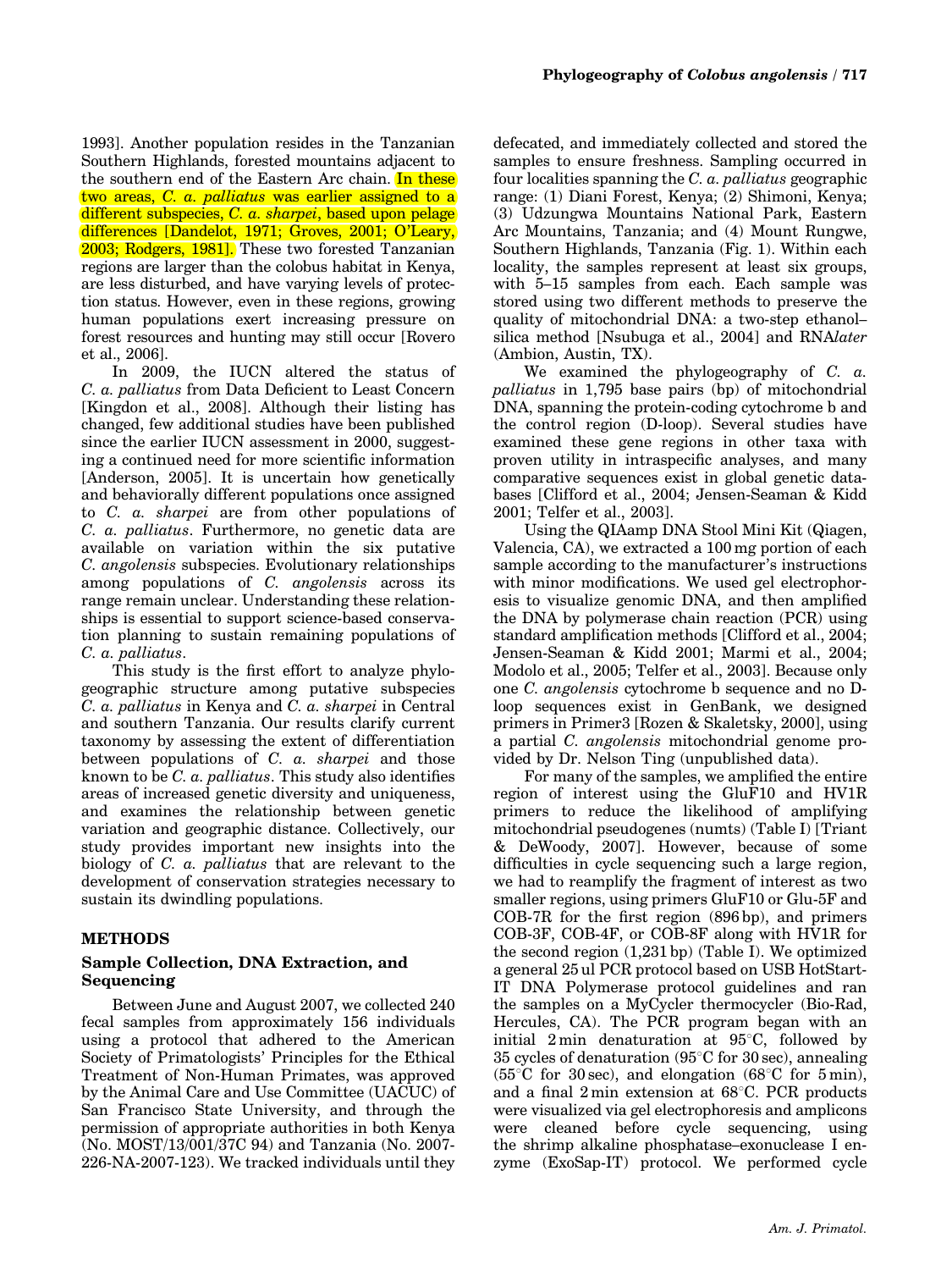TABLE I. Primers and Corresponding Sequences from 5' to 3', Their Region of Amplification, and Their Location Relative to the Complete Mitochondrial Genome of Sister Taxon C. guereza (GenBank Accession Number AY863427)

| Primer   | Sequence $5'-3'$               | Region amplified | Location    |  |
|----------|--------------------------------|------------------|-------------|--|
| GluF10   | <b>ATGGGTTTTAACCACGACCA</b>    | Cytochrome b     | 14139-14158 |  |
| $Glu-5F$ | TTTACATGGGTTTTAACCACGAC        | Cytochrome b     | 14134-14156 |  |
| $COB-7R$ | <b>GCAAACAGAAAATACCACTCTGG</b> | Cytochrome b     | 15010-15032 |  |
| $COB-4F$ | <b>CCCACTCTTACACGATTCTTCAC</b> | $D-loop$         | 14719-14741 |  |
| $COB-3F$ | CACCTCCAACTCTGACAAAATTC        | $D-loop$         | 14835–14857 |  |
| $COB-8F$ | CCCTTCCACCCCTACTATACAAC        | $D-loop$         | 14857-14879 |  |
| HV1R     | TTTAAGGGGAACGTGTGAGC           | $D-loop$         | 16035-16054 |  |

sequencing reactions, using BigDye Terminator version 3.1 following instructions for ABI Big Dye version 3.1 (Applied Biosystems, Foster City, CA) and used four primers to cycle sequence the entire mitochondrial fragment of interest. Cycle sequencing products were purified and sequences were read and analyzed on an ABI 3130.

# Data Analysis

For most cases, both forward and reverse sequencing was performed; however in a few cases, clean sequences in only one direction were also included. We used Sequencher 4.7 for sequence editing and alignment (Gene Codes Corporation, MI) and codon translation. The absence of stop codons was confirmed in gene-coding regions, to check for nuclear gene copies (pseudogenes) and verify mitochondrial fragments [Collura & Stewart, 1995; Triant & DeWoody, 2007]. We used MacClade 4.08 [Maddison & Maddison, 2003] and PAUP 4.0 [Swofford, 2003] to assess the distribution of characters in this 1,795 bp data set.

To determine diversity indices and phylogeographic structure, we used Arlequin v.3.1 [Excoffier et al., 2005]. We calculated average percent sequence divergence values for each of the four populations using (1) Jukes–Cantor corrected distances for the cytochrome b gene and (2) ''uncorrected p'' distances for the D-loop. We calculated average nucleotide and haplotype diversity values for each subpopulation and gave a range for the overall population. An Analysis of Molecular Variance (AMOVA) was used to determine the extent of population differentiation among the four collection localities: (1) Diani, Kenya; (2) Shimoni, Kenya; (3) Udzungwa Mountains, Tanzania; (4) Southern Highlands, Tanzania. We ran two AMOVA analyses using this grouping scheme, one to assess population differentiation using conventional F-statistics, based on allele frequency differences, and the other to assess differentiation using  $\Phi$ -statistics, which also incorporate haplotype genetic distances [Hartl, 2000]. Finally, we performed a Mantel Test using 1,000 permutations to determine whether a correlation

exists between the population  $\Phi_{ST}$  values and the geographic distances between localities. We used TCS v. 1.21 [Clement et al., 2000] to estimate a minimum spanning network of the mtDNA haplotypes.

For phylogenetic inference, we carried out parsimony and maximum likelihood analyses using PAUP 4.0 [Swofford, 2003] and Bayesian analyses using MrBayes v.3.1.2 [Hall, 2005; Ronquist & Huelsenbeck, 2003]. We used PAUP 4.0 [Swofford, 2003] to run parsimony searches on the 1,795 bp data set of unordered, unweighted characters by using heuristic, step-wise addition of 1,000 random replicates. C. guereza, a close relative to C. angolensis, was used as the outgroup (accession number AY863427). We used ModelTest 3.7 [Posada & Crandall, 1998] to determine the optimal model of evolution for the maximum likelihood analysis and then performed a heuristic random addition maximum likelihood search in PAUP 4.0 [Swofford, 2003] using a starting neighbor-joining tree. We generated bootstrap support using heuristic, closest step-wise addition of 1,000 random pseudoreplicates for the parsimony search and 1,000 replicates for the maximum likelihood search. For the Bayesian analysis, we divided the data set into three regions: cytochrome b, tRNA, and D-loop, because these three regions can evolve at different rates. We further used MrModelTest 2.3 [Nylander, 2004] to estimate the best fit model of molecular evolution for each of these regions as determined by the Akaike criterion. Finally, we performed a Bayesian search of two parallel runs for 75,000,000 generations of four heated Markov chains per generation, where we sampled trees every 1,000 generations and set burnin values at 25%, with Tracer v.1.4 used to confirm proper burn-in settings.

## **RESULTS**

The final data set is an alignment of 1,795 bp of mitochondrial DNA for 103 individuals from four localities, two in Kenya (Diani,  $N = 22$ , Shimoni,  $N = 18$ ) and two in Tanzania (Udzungwa,  $N = 30$ , Southern Highlands,  $N = 33$ ) (Fig. 1). This data set included the complete protein-coding cytochrome b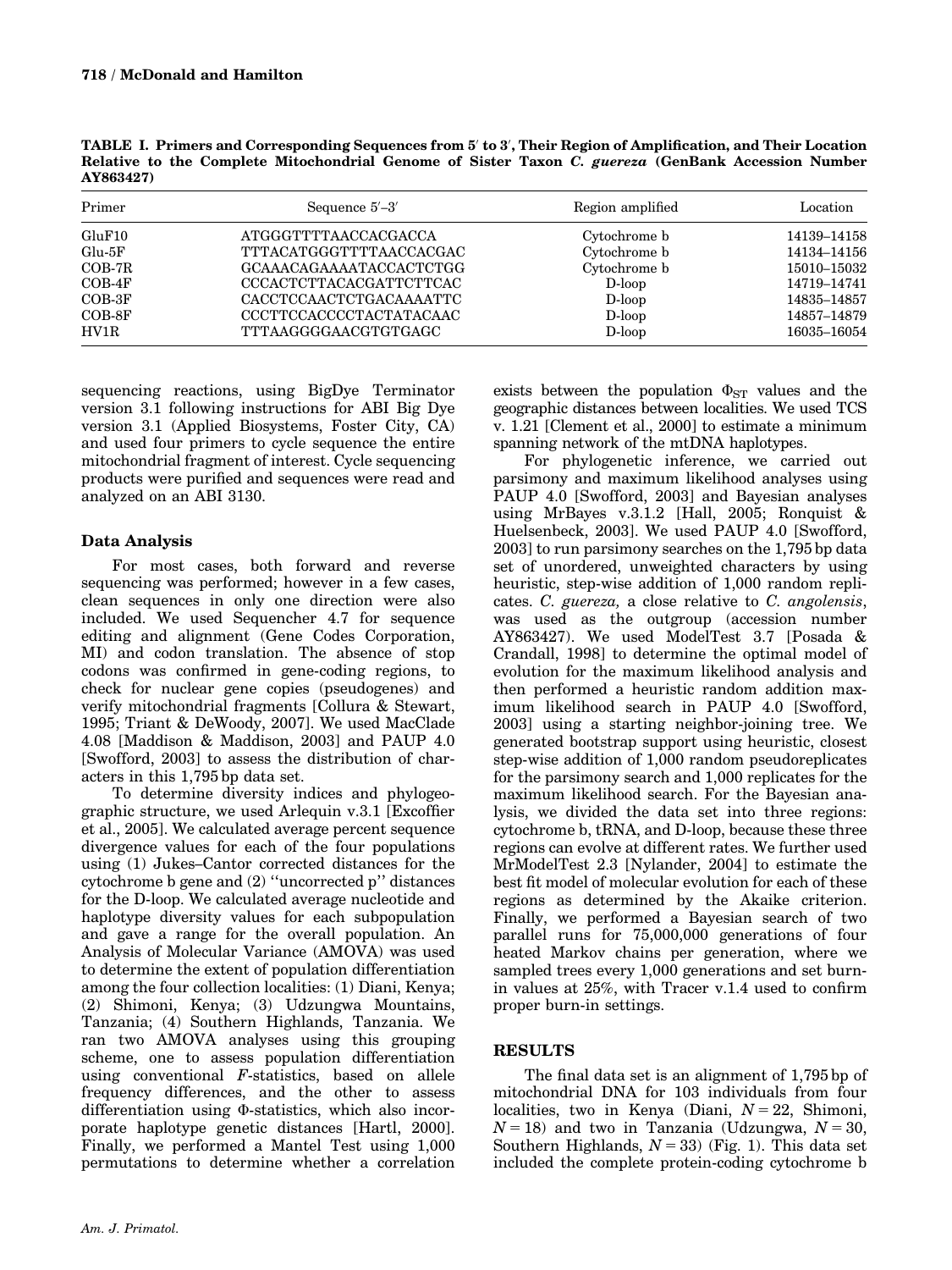gene (1,140 bp) and the first 524 bp of the D-loop (including hypervariable region 1), along with the area separating these two regions that consisted of an mRNA (18 bp) and two tRNAs (tRNA-Thr and tRNA-Pro) (113 bp) (Table II). The final alignment contained 101 variable sites, 79 of which were parsimony informative, and no gapped sites (Table II). In cases where two peaks of similar intensity were found in the electropherogram, the nucleotide was designated with the appropriate ambiguity code; seven ambiguous characters among the C. a. palliatus haplotypes were found in the D-loop and were coded as Ns or with the appropriate ambiguity code. This data set revealed 19 unique haplotypes, only two of which were shared between populations. Of these two shared haplotypes, the D2S1 haplotype is shared between the two Kenyan populations: Diani and Shimoni, and the SH1U5 haplotype is shared between the two Tanzanian populations: Udzungwa and Southern Highlands, although only one Udzungwa sample shared this primarily Southern Highlands haplotype. The Kenyan and Tanzanian populations share no haplotypes in this data set.

#### Population Genetic Analysis

Results from the population genetic analyses show the biggest genetic divide occurring between Kenyan and Tanzanian populations. Average percent sequence divergence between the Kenyan and Tanzanian populations is 1.4% in cytochrome b and 5.0% in D-loop. In comparison, sequence divergence separating the two Tanzanian populations (Udzungwa and Southern Highlands) is only 0.4% in

TABLE II. Character Status of the Dataset

cytochrome b and 2.4% in D-loop, very similar to the genetic distance between the two Kenyan populations (Diani and Shimoni) of 0.6% in cytochrome b and 2.9% in D-loop. We calculated nucleotide and gene diversity for each of the populations as well as the combined data set (Table III). Overall, nucleotide diversity values ranged from 0.0021–  $0.0113 + SD$  0.001 to 0.006, whereas overall haplotype diversity across all localities was  $0.64-0.85\pm SD$ 0.034–0.095. The Udzungwa population in Tanzania showed the highest nucleotide diversity, followed closely by the Shimoni population in Kenya, whereas the Southern Highlands population in Tanzania displayed the highest haplotype diversity. Although greater genetic distance exists between sequences from the Udzungwa and Shimoni populations, many fewer haplotypes exist in these localities. Conversely, the Southern Highlands population displays more haplotype diversity, yet the genetic distance between these haplotypes is small.

For the AMOVA analysis, we divided the sequences into four populations (D, S, U, SH), and combined them into two regional groupings  $(Kenya = [D, S]$  and Tanzania  $=[U, SH]$ . Results from the AMOVA analysis using conventional F-statistics indicate significant structuring of the four populations  $(F_{ST} = 0.26, P < 0.00001)$ , as well as significant structuring of populations compared with their regional variation  $(F_{SC} = 0.25, P < 0.00001)$ . Most of the genetic variation (73%) was attributed to within population genetic variance, likely a reflection of the several unique haplotypes found in each of these populations. To calculate the AMOVA using  $\Phi$ -statistics, we applied Tamura and Nei genetic distances with a gamma shape parameter of

| Gene region       | # of characters<br>sequenced | Variable<br>characters | Parsimony<br>informative | Gapped<br>characters | Missing or<br>ambiguous |
|-------------------|------------------------------|------------------------|--------------------------|----------------------|-------------------------|
| Complete fragment | 1795                         | 101                    | 79                       |                      |                         |
| Cyt b             | 1140                         | 37                     | 30                       |                      |                         |
| $D-loop$          | 524                          | 60                     | 45                       |                      |                         |
| mRNA and t-RNAs   | 131                          |                        |                          |                      |                         |

TABLE III. Number of Individuals  $(N)$ , Number of Haplotypes  $(N_{\text{hap}})$ , Gene Diversity  $(h)$  with Standard Deviation (SD), Nucleotide Diversity  $(\pi)$  with Standard Deviation (SD), and Number of Transitions (Ti), Transversions (Tv), and Indels

| Region                  | N       | $N_{\rm han}$ | $h + SD$          | $\pi + SD$        | Ti, Tv, indel |
|-------------------------|---------|---------------|-------------------|-------------------|---------------|
| Diani $(D)$             | 22      | 4             | $0.7229 + 0.0638$ | $0.0066 + 0.0035$ | 35, 1, 0      |
| Shimoni (S)             | 18      | 4             | $0.6471 + 0.0953$ | $0.0105 + 0.0055$ | 45, 2, 0      |
| Udzungwa (U)            | 30      | b             | $0.6782 + 0.0572$ | $0.0113 + 0.0057$ | 46, 3, 0      |
| Southern Highlands (SH) | 33      | 8             | $0.8466 + 0.0345$ | $0.0021 + 0.0012$ | 12, 0, 1      |
| Total                   | $103\,$ | 21            |                   |                   |               |

-Two shared haplotypes were revealed, one between D and S populations and another between U and SH populations.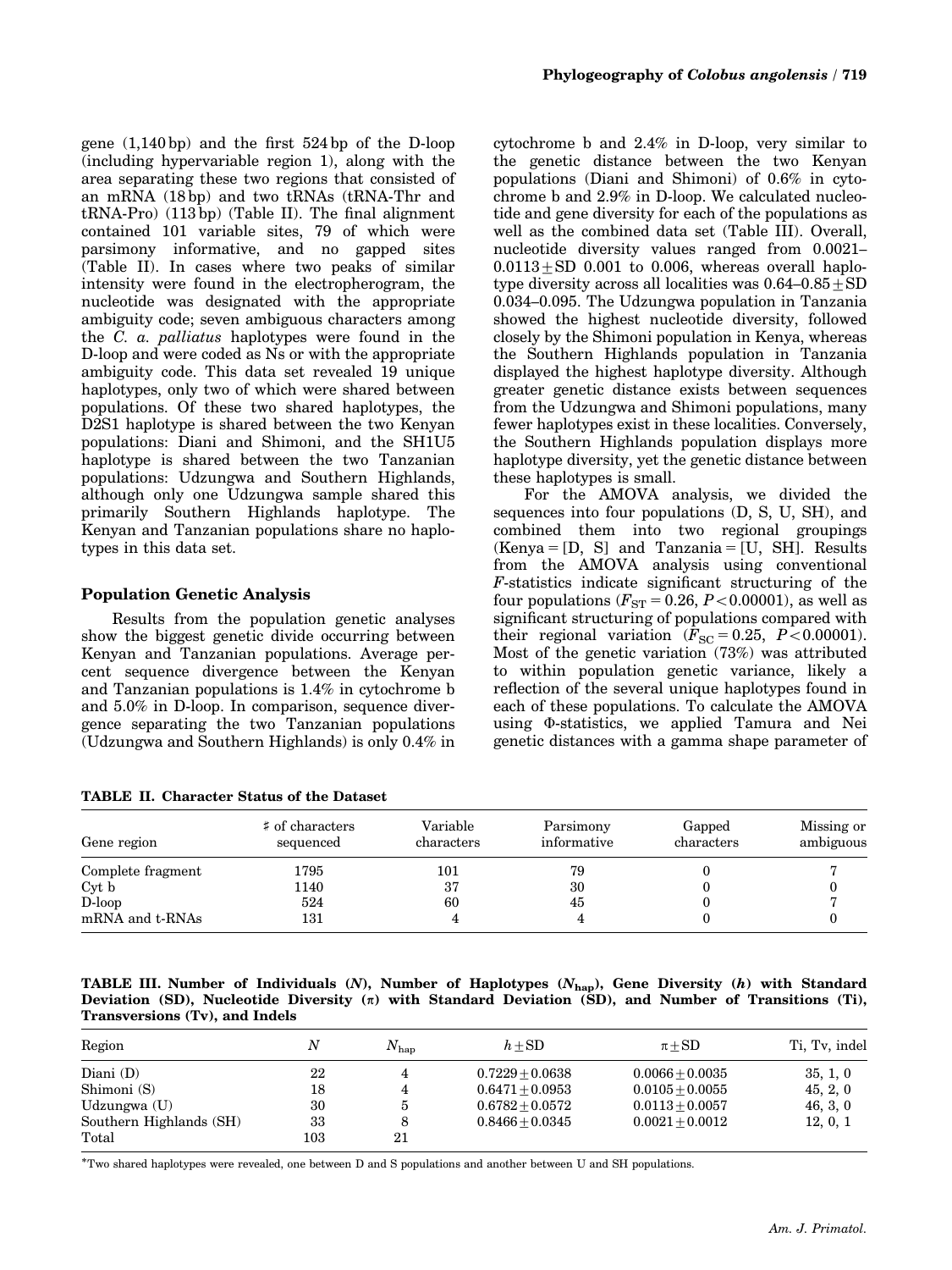0.635; this genetic distance measure was most similar to the HKY85 model used in the phylogenetic analysis. We also measured significant population differentiation compared with the total using  $\Phi$ -statistics ( $\Phi_{ST} = 0.72$ ,  $P < 0.00001$ ), as well as significant structuring of populations within regional groups ( $\Phi_{SC}$  = 0.49, *P* < 0.00001). In this analysis, the statistical values were much higher than those found using conventional  $F$ -statistics. Among population, genetic variation accounted for the majority of genetic diversity (46%) as compared with within population variation (27%) or among population variation within regional groups (28%). These differences between the conventional  $F$ - and  $\Phi$ -statistics indicate that most of the sampled genetic variation can be attributed to the mutational differences existing between haplotypes, particularly haplotypes from different geographic regions. These differences also indicate that the genetic variation in the data set is relatively old, making it misleading to attribute equal weighting to all haplotypes, as would be done if only allele frequencies were considered in the analysis. Thus, the  $\Phi$ -statistical values—rather than the F-statistical values—more accurately explain the patterning of genetic variation in this data set.

TCS v.1.21 was used to create a minimum spanning network among unique haplotypes (Fig. 2). A 95% connection limit was used and gaps were treated as missing data. The number of mutations between haplotypes varies markedly from 1 to 40 bp. Geography can explain only some of the large differences between haplotypes. In Kenya, the Diani and Shimoni haplotypes do not cluster into distinct groups, but rather are mixed, with some Kenyan haplotypes differing by very few mutations and others by 30 or more. In Tanzania, the U4 haplotype obtained from individuals in the Udzungwa Mountains is genetically more similar to the Southern Highlands population. Also, although geographically proximate to the other Kenyan individuals, the individuals forming the S2 haplotype are genetically distant and possibly ancestral to all other Kenyan and Tanzanian samples in this study (Figs. 2 and 3).

Finally, the Mantel test indicated a significant correlation ( $P<0.05$ ) between population  $\Phi_{ST}$  values and the geographic distances (kilometers) between these four localities, suggesting a simple isolation-bydistance model.

## Phylogenetic Analysis

The parsimony analysis yielded 90 equally parsimonious trees, the best of which had a length of 244 steps. A strict consensus of these 90 trees



Fig. 2. Minimum-spanning network of the haplotypes created using a 95% connection limit. The size of the circle refers to the relative frequency of the haplotype in the data set. Each tick represents a mutation event. A and B refer to the Kenyan and Tanzanian haplotypes, respectively. The asterisk denotes the two shared haplotypes, D2S1 and SH1U5.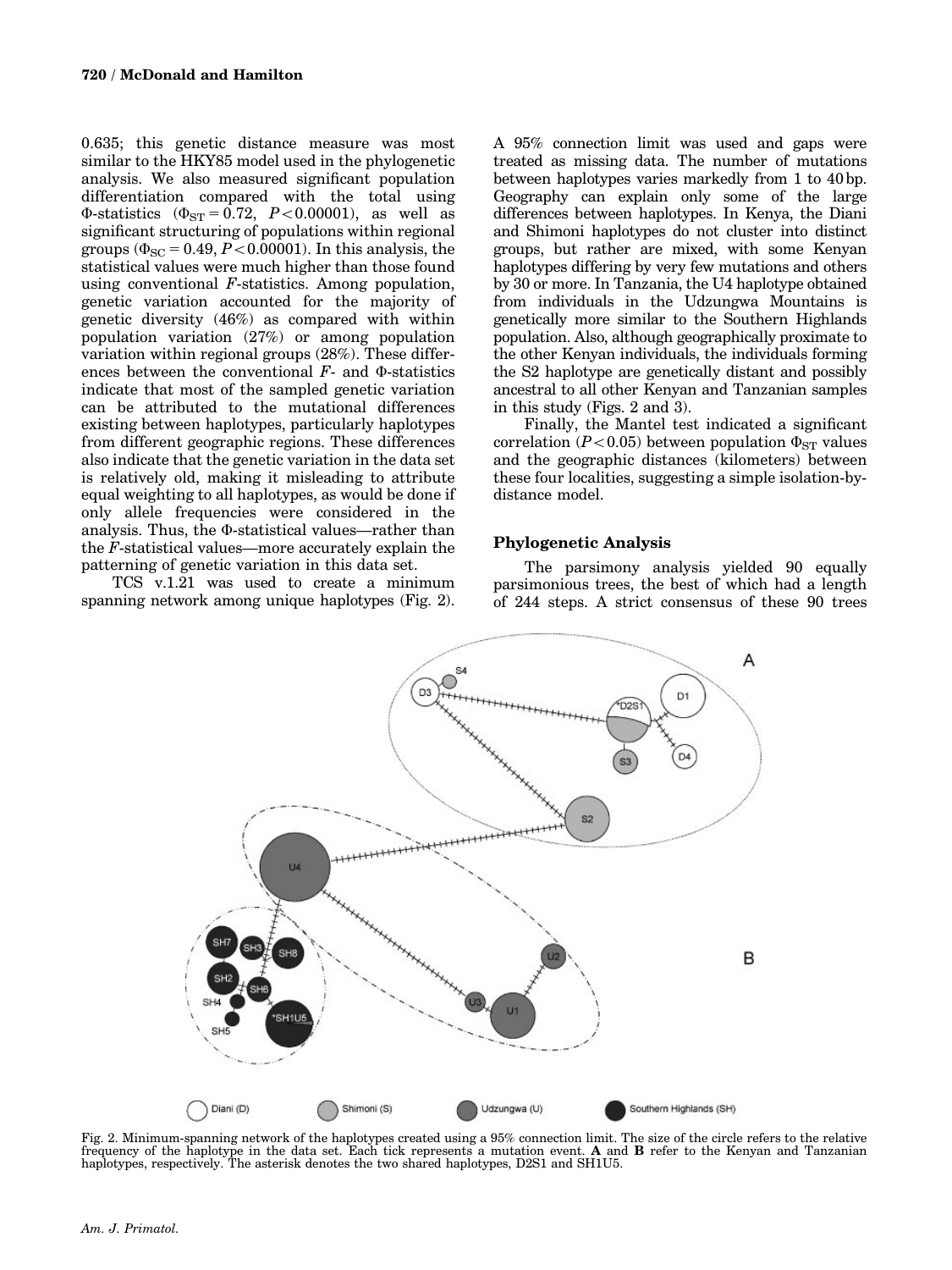resulted in six major clades of haplotypes, with most branches receiving strong support. For the maximum likelihood analysis, ModelTest's Akaike criterion [Posada & Crandall, 1998] suggested the HKY85 model with invariant sites and a gamma distribution  $(HKY85+I+G)$  as the best fit model of molecular evolution. The maximum likelihood tree topology (-ln 3670.19) was identical to the parsimony tree. We show the likelihood tree with both parsimony and maximum likelihood bootstrap values (Fig. 3).

Both methods retrieved the same six clades. Diani and Shimoni populations from Kenya formed clades I, II, and III, which are paraphyletic. Although both methods suggest generally good support for the individual clades, the relationship among them remains unresolved, with the exception of lineage S2, which seems a highly distinct, possibly basal lineage. The Udzungwa haplotypes form two paraphyletic clades, IV and V, with Clade V clearly basal to all Southern Highlands haplotypes. All Southern Highlands individuals form monophyletic Clade VI. Evolutionary distances are small between Southern Highlands haplotypes compared with all other clades, and all clearly are derived from an Udzungwa ancestor.

For the Bayesian analysis, three different models of molecular evolution best fit the partitioned

data set using the AIC criterion in MrModelTest [Nylander, 2004]:  $HKY85+G$  model for cytochrome b, HKY85 for the  $tRNAs$ , and HKY85+I+G for the D-loop. The Bayesian consensus tree was generally concordant with the likelihood tree. The same six clades were retrieved, but again, low statistical support leaves the relationship among clades poorly unresolved. The clearest evolutionary signals among the clades are the origin of the Southern Highlands haplotypes from one Udzungwa lineage, and the distant, basal position of the S2 lineage (Fig. 3).

#### DISCUSSION

#### Population Information, Phylogeography, and Demographic History

A significant amount of genetic variation and population structure exists both within and among these populations of C. a. palliatus, and the genetic distance information combined with phylogeographic analyses tell a complex history that can be mapped onto geography.

The extent and distribution of genetic variation in this subspecies suggests a deep evolutionary history. In Kenya, although the Diani and Shimoni populations share only one haplotype, the positioning of the Diani and Shimoni haplotypes on the



Fig. 3. Maximum-likelihood (ML) tree (left) and Bayesian tree (right) for 19 C. angolensis haplotypes with 1 C. guereza haplotype as an outgroup. The numbered haplotypes are also coded by region (Diani, D; Shimoni, S; Udzungwa, U; and Southern Highlands, SH). The Roman numerals specify the different clades and A and B indicate Kenyan and Tanzanian haplotypes, respectively. In the ML tree (left), values above the branches refer to parsimony bootstrap support and values below the branches refer to ML bootstrap support. Only bootstrap support values of 75 or above are shown. In the Bayesian tree (right), posterior probability values greater than or equal to 0.95 are noted near branch nodes.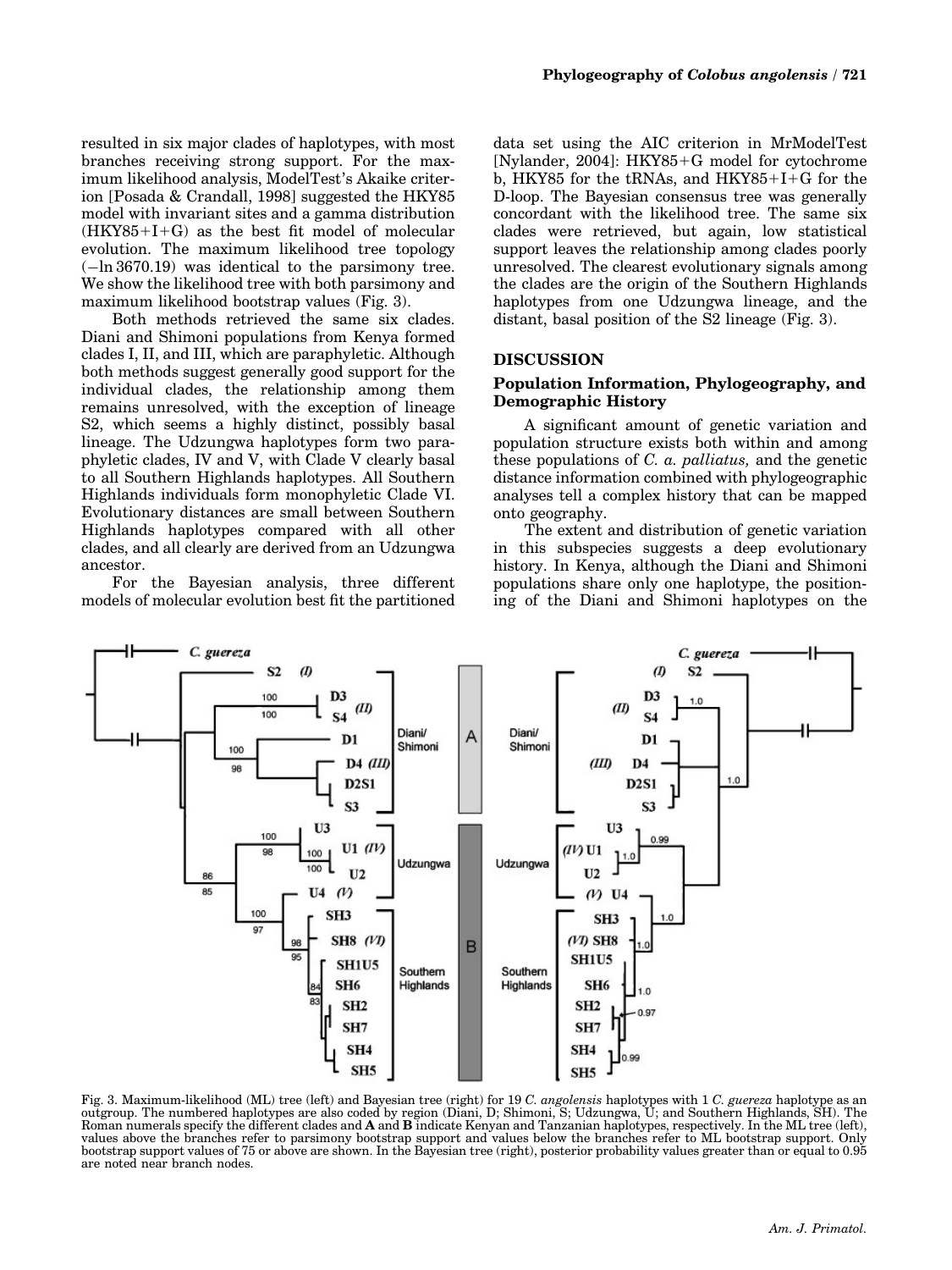phylogenetic trees are paraphyletic (Diani:  $N_{\text{hap}} = 4$ ,  $N_{\text{indiv}} = 22$ ; Shimoni:  $N_{\text{hap}} = 4$ ,  $N_{\text{indiv}} = 18$ ) and some pairwise haplotype comparisons reveal much more genetic distance than others. The large genetic differences between haplotypes suggest that, at some point in their evolutionary history, these two populations were geographically separated. Conversely, the small genetic differences between other haplotypes in Kenya imply that these two populations have since remixed and have maintained genetic contact until relatively recently. Paraphyly between the Diani and Shimoni populations suggests either continuing gene flow between these populations, or relatively recent isolation with ancestral polymorphisms still shared.

In Tanzania, the Udzungwa clades consist of all Udzungwa individuals ( $N_{\text{hap}} = 4$ ,  $N_{\text{indiv}} = 30$ ) and the Southern Highlands clade consists of all Southern Highlands individuals  $(N_{\text{hap}} = 8, N_{\text{indiv}} = 33)$ , except for the one Udzungwa individual sharing a Southern Highlands haplotype (SH1U5). The U4 haplotype, although consisting only of Udzungwa individuals, is more closely related to the Southern Highlands clade than to the other Udzungwa haplotypes. This haplotype may be ancestral to the Southern Highlands population, and individuals from this ancestral group diverged into the Udzungwa and Southern Highlands populations observed today. Thus, much of the within population variation from the Udzungwas is old, whereas population variation is much more recent within the Southern Highlands. The SH1U5 shared haplotype suggests a possible recent backwards migration event from the Southern Highlands to the Udzungwas. All methods of phylogenetic reconstruction suggest the S2 haplotype, derived from a subset of the Shimoni population, is basal to all other sampled Kenyan and Tanzanian haplotypes. This subset of Shimoni may be ancestral, having later diverged into the other Kenyan and Tanzanian populations. These findings either suggest a southward dispersal of C. a. palliatus from Kenya into Tanzania or several separate vicariant events.

A significant positive correlation exists between  $\Phi_{ST}$  measures of these four populations and the geographic distances between their localities. This relationship between genetic variation and geographic distance is concordant with the pattern of isolation by distance (IBD), in which individuals disperse slowly across a landscape, and the populations in closer proximity to each other geographically are more genetically similar [Bohonak, 2002]. The phylogenetic analyses also support an IBD pattern in the paraphyly of the two Kenyan populations and the presence of shared haplotypes only between geographically closest regions.

We observed the greatest genetic distance between sampled Kenyan and Tanzanian populations. Cytochrome b sequence divergence was 1.4%

and control region distances measured about 5% between the Kenyan and Tanzanian populations of C. a. palliatus. This level of genetic distance between Kenyan and Tanzanian C. a. *palliatus* haplotypes is much less than the 6% (cytochrome b) and 10.5% (control region) differences found between C. angolensis and C. guereza species, and is in the range of cytochrome b evolutionary distances found at the subspecies level in other primate studies. For example, in a phylogeographic examination of the Trachypithecus species complex (the silvered langur species group) based on 573 bp of cytochrome b, Roos et al. [2008] recognized a new subspecies of T. cristatus from West Malaysia, based in part on  $1.4(+0.48)$ – $1.9(+0.98)$ % cytochrome b sequence divergence, which is comparable to the evolutionary difference between Kenyan and Tanzanian clades analyzed here.

Conforming to the general pattern in primate phylogeographical studies in which the hypervariable portion of the control region evolves more rapidly than cytochrome b, control region sequences in Monda et al. [2007] showed greater percent distances between Nomascus haplotypes, as did the percent distances of C. a. palliatus in our study. However, percent sequence divergence in control region seems a less reliable metric when applied across taxa to determine level of evolutionary distinction. In gibbons, 5% control region divergences corresponded to species level taxonomic distinctions for five distinct species [Monda et al., 2007], whereas in orangutans, distances as large as 6.5% represented only population level variation [Warren et al., 2001]. Clearly, percent sequence divergence is not a single metric that can be applied across distinct primate taxa to designate taxonomic status. Additional information, such as the presence of reciprocal monophyly, the geographic distribution of haplotypes and morphological characters must be integrated with genetic data to form taxonomic hypotheses on a case-by-case basis.

Here, the degree of evolutionary distance between control region and cytochrome b haplotypes in Kenyan and Tanzanian populations, combined with the pelage differences highlighted by Rahm [1970] and Napier [1985], support the earlier assignment of C. a. palliatus into two different subspecies in Kenya and Tanzania, C. a. palliatus in Kenya and C. a. sharpei in Central and southern Tanzania. However, a clear lack of reciprocal monophyly shows the sampled populations may still experience limited gene flow. Comparable genetic studies of nuclear variation and more extensive sampling in the geographic areas between Shimoni, Kenya, and the Udzungwa Mountains, Tanzania, are required to provide further evaluation of the subspecies level division of C. a. palliatus in Kenya and C. a. sharpei in Central and southern Tanzania.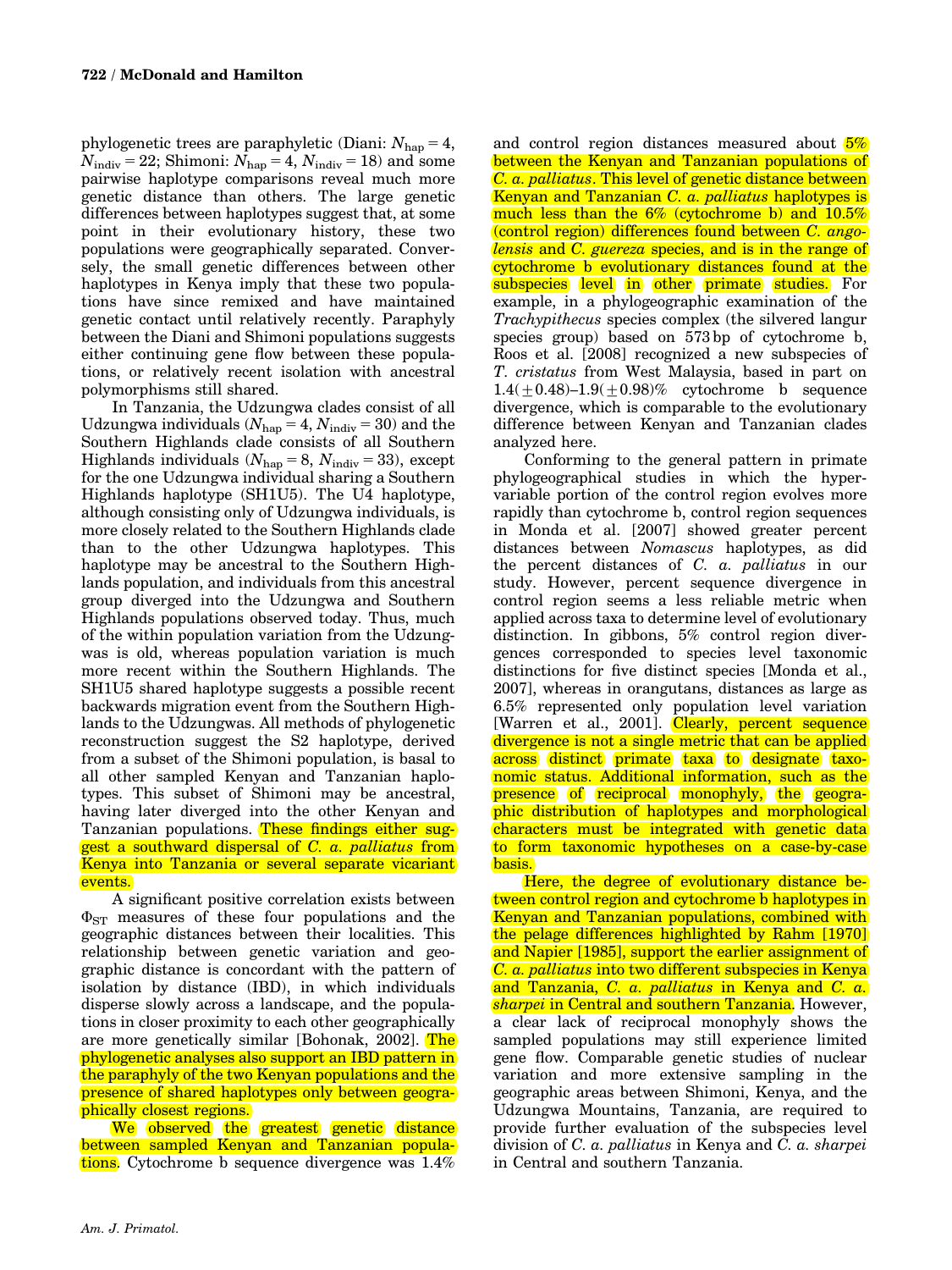Comparative phylogeographic patterns across a range of taxa indicate the importance of the Eastern Arc Mountains as a potential barrier to gene flow. In a multispecies comparison, Fjeldså & Bowie [2008] found that seven of eight bird lineages demonstrated a genetic break between the Usambara Mountains in the Northern Eastern Arc Mountains and the closely adjacent Nguu/Nguru Mountains in the Central Eastern Arc (Fig. 1). Avian species in or north of the Usambara Mountains in the Eastern Arc Mountain chain were more genetically similar to those in Southern Kenya, whereas populations residing in Eastern Arc Mountain regions south of the Usambaras were more genetically similar to other central and southern Eastern Arc populations. The genetic relationships of C. a. palliatus are consistent with these results [Fjeldså & Bowie, 2008], with the largest break found between the Diani and Shimoni populations north of the Usambaras and the Southern Highlands and Udzungwa populations found south of the Nguu/Nguru. These shared phylogeographic patterns could be further tested with finer scale sampling of C. a. palliatus, particularly in the unsampled Northern Eastern Arc Mountains.

#### Conservation Implications

We found that a large amount of genetic diversity still exists within Kenyan populations of C. a. palliatus, and that this population contains ancestral genetic diversity not present in sampled Tanzanian populations. These findings, along with the lack of protection for most  $C$ .  $a$ . palliatus habitat in Kenya, highlight the need to prioritize conservation efforts for the Kenyan populations of C. a. palliatus. Within Southern Kenya, there are existing community-based conservation efforts underway, focused on the management and conservation of the colobus and other primates. The Colobus Trust currently has public education campaigns and builds ''colobridges'' near their organization to help the monkeys safely cross roads without using electrical lines. Although these colobridges are a significant attempt at connecting nearby habitat fragments, our study highlights the importance not only of establishing a greater amount of protected area in Kenya but also in maintaining and expanding connectivity among anthropogenically isolated C. a. palliatus populations in Diani, Shimoni, and the nearby Shimba Hills, in order to ensure the maintenance of the high levels of genetic diversity found in these populations.

#### ACKNOWLEDGMENTS

This project was funded by the California Academy of Sciences (G. Lindsay Field Research Fund and Center for Comparative Genomics Start-Up Fund); the Genome Analysis Core Facility, Helen

Diller Comprehensive Cancer Center, UCSF; and San Francisco State University (IRA Biology Dept. Small Grant 2007 & 2008), and adhered to IACUC protocols, as well as Kenyan and Tanzanian laws. The first author is grateful to the National Museums of Kenya, the Institute for Primate Research (IPR), the Kenya Wildlife Service (KWS), TAWIRI, COSTECH, and TANAPA for permit acquisition and for allowing the collection of fecal material (Kenya—No. MOST/13/001/37C 94, Tanzania—No. 2007-226-NA-2007-123). For logistical planning and sample collection, thanks go to Wakaluzu: Friends of the Colobus Trust in Kenya and the Udzungwa Ecological Monitoring Centre (UEMC) and WCS Southern Highlands Conservation Programme in Tanzania. The first author thanks O. Macharia, P. Gacheru, H. Mwahari, P. Ndungu, F. Rovero, A. Kitale, Saidi, T. Davenport, N. Mpunga, Amnoni, Lusargio, C. Epps, L. Hlusko, R. Lawson, B. Simison, G. Spicer, F. Cipriano, P. Sirya, E. Whitney, J. N. Msindai, S. Cornel, M. Tonione, S. Johnson, J. Phillips-Conroy, individuals at the SFSU Conservation Genetics Laboratory, and the Center for Comparative Genomics. Finally, this project could not have been accomplished without Dr. Nelson Ting's help and access to an unpublished sequence or without the advice and support of Dr. Robert Drewes and Dr. Eric Routman.

#### REFERENCES

- Anderson J. 2001. Status, distribution and conservation of the Angola black-and-white colobus (Colobus angolensis palliatus) in coastal Kenya. Diani, Kenya: Wakuluzu, Friends of the Colobus Trust.
- Anderson J. 2005. Habitat fragmentation and metapopulation dynamics of the Angolan black-and-white colobus (Colobus angolensis palliatus) in Coastal Kenya [Dissertation]. London: UCL.
- Bohonak AJ. 2002. IBD (isolation by distance): a program for analyses of isolation by distance. Journal of Heredity 93:153–154.
- Clement M, Posada D, Crandall KA. 2000. TCS: a computer program to estimate gene genealogies. Molecular Ecology 9:1657–1659.
- Clifford SL, Anthony NM, Bawe-Johnson M, Abernethy KA, Tutin CEG, White LJT, Bermejo M, Goldsmith ML, McFarland K, Jeffery KJ, Bruford MW, Wickings EJ. 2004. Mitochondrial DNA phylogeography of western lowland gorillas (Gorilla gorilla gorilla). Molecular Ecology 13:1551–1565.
- Collura RV, Stewart C-B. 1995. Insertions and duplications of mtDNA in the nuclear genomes of Old World monkeys and hominoids. Nature 378:485–489.
- Cowlishaw G. 1999. Predicting the pattern of decline in African primate diversity: an extinction debt from historical deforestation. Conservation Biology 13:1183–1193.
- Dandelot P. 1971. Order primates, suborder anthropoidea. In: Meester J, Setzer, editors. The mammals of Africa: an identification manual. Washington, DC: Smithsonian Institution. p 1–43.
- Excoffier LG, Laval G, Schneider S. 2005. Arlequin ver. 3.0: an integrated software package for population genetics data analysis. Evolutionary Bioinformatics Online 1:47–50.